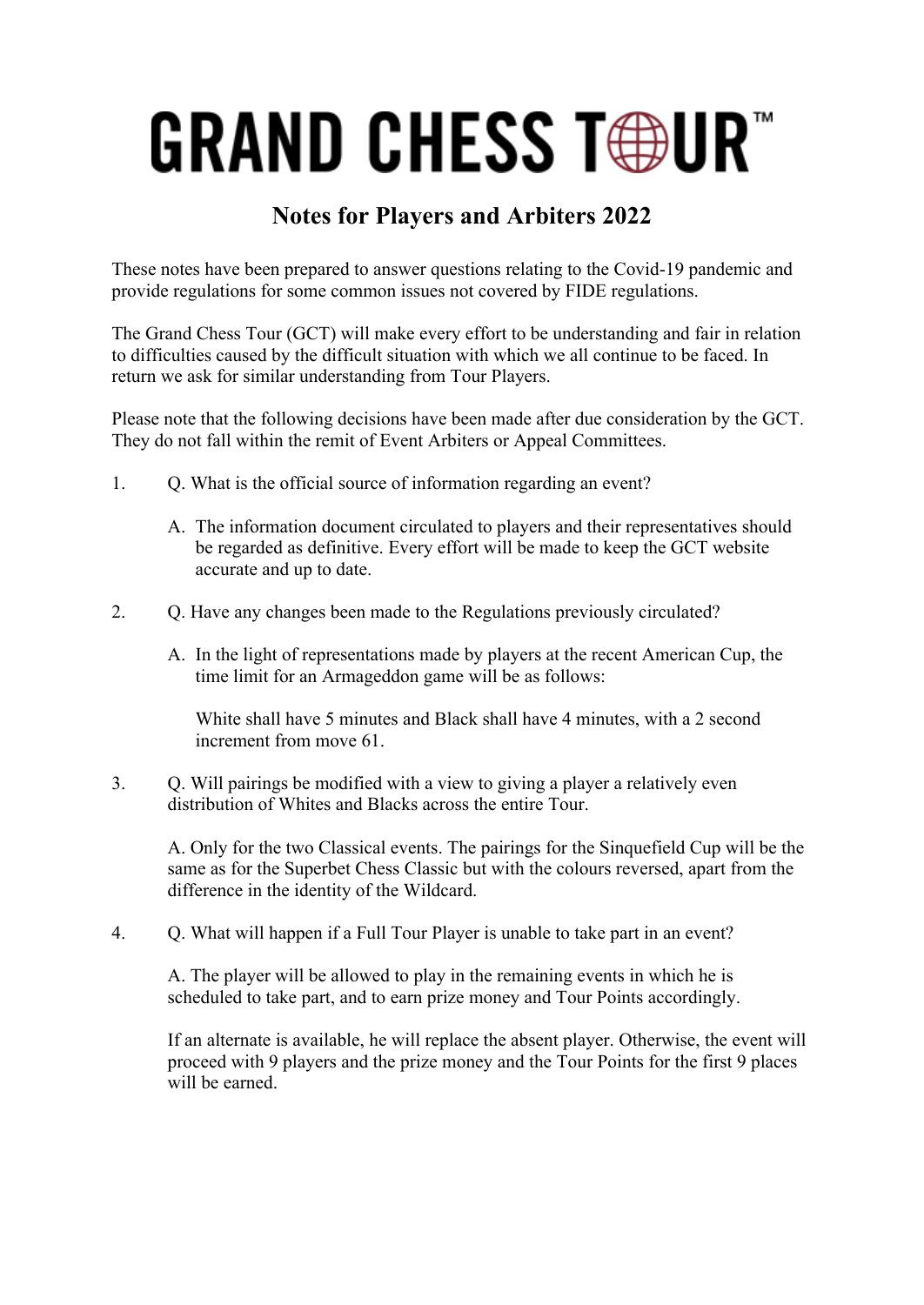- 5. Q. What happens if a player arrives late for an event?
	- A. Players are asked to allow for the likelihood of travel problems and make their arrangements accordingly.

In a Classical event:

- A player who misses Round 1 will be allowed to play his Round 1 game on the rest day.
- A player who is not present for Round 2 will be excluded and replaced by a substitute player if one is available. The substitute will play his Round 2 game as soon as possible on the day of Round 2. He will play his Round 1 game on the rest day.

In a Rapid and Blitz event:

- A player who does not arrive in time to play will not be permitted to play in the Rapid portion and will be replaced by a substitute if one is available. The original player may play in the Blitz portion if he arrives in time to do so.
- The prize money will be split equally between the two players and the Tour player will be awarded half of the Tour points for the combined score.

6. Q. What happens if a player is taken ill during an event?

A. If a player is taken ill during an event and cannot complete it, his results will stand if he has completed half the games, but shall otherwise be annulled. For this purpose, the Rapid and Blitz portions of a Rapid and Blitz event will be treated separately and the Player's Blitz results will stand if he has completed the first cycle of that event.

If a player is taken ill during the Rapid portion of an event, a substitute may be introduced for the Blitz portion. In that situation the prize money will be split equally between the two players and the Tour player will be awarded half of the Tour points for the combined score.

Please note that the following regulations have been approved by the GCT in consultation with the GCT Chief Arbiter and the GCT Deputy Chief Arbiter. These regulations fall within the remit of Event Arbiters and Appeal Committees.

7. Rapid and Blitz Event Regulations

For Rapid and Blitz events, Articles A4 and B4 of the FIDE Laws of Chess will apply.